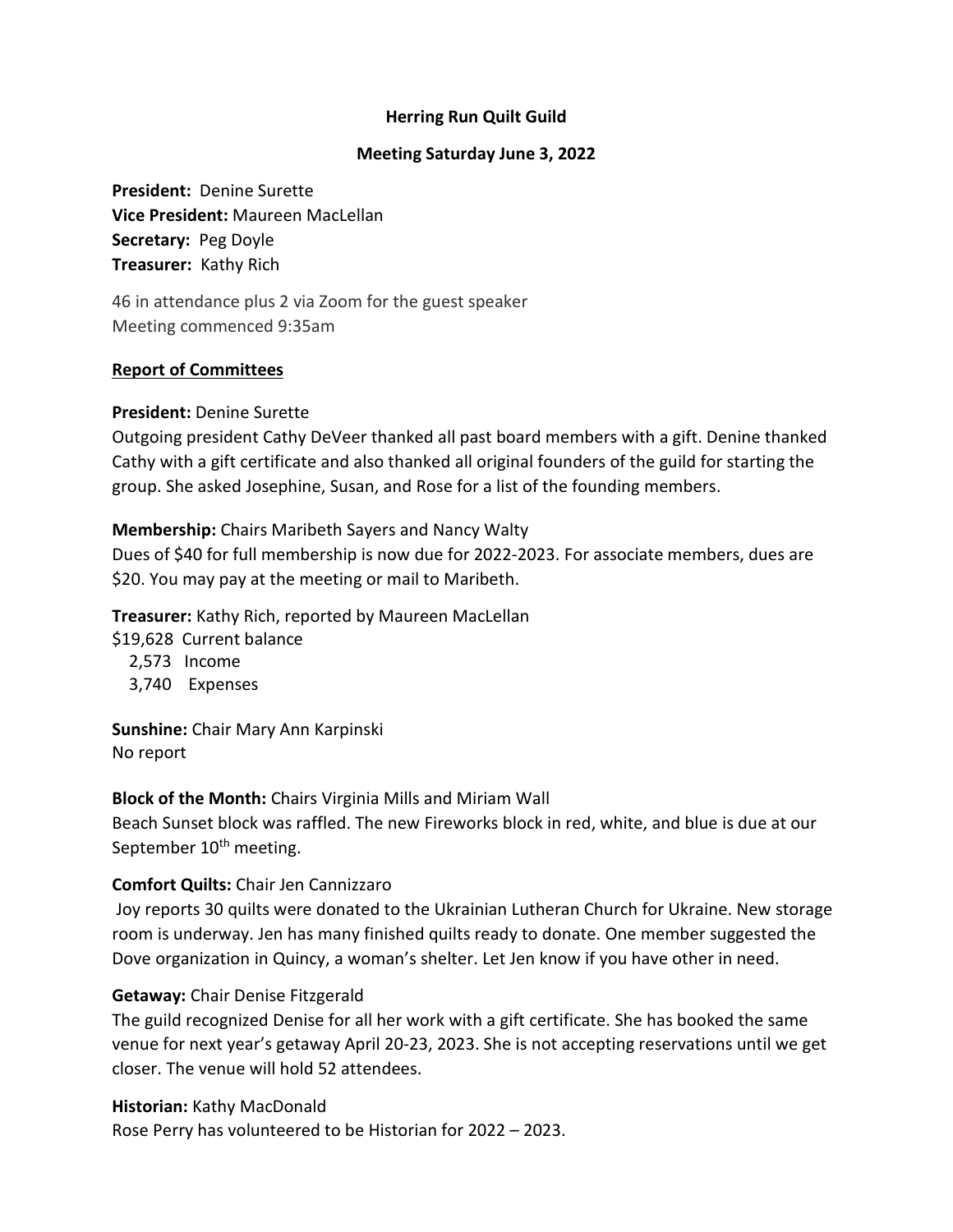### **Hospitality:** Chair Linda Gigliotti

Thank you to those who brought the many desserts. Guild provided sandwiches and drinks.

#### **Newsletter:** Chair Anne Marie Stanton

No report. Rosemarie will recap details of the upcoming quilt show in the August newsletter.

## **Quilter's Raffle Basket:** Chairs Gina Szwedko and Kristen Anderson

No raffle this month. Denine introduced the idea of having multiple raffle winners at each meeting and include gift certificates. Many members were receptive and some suggested we ask members to donate items to the raffle baskets.

**Librarian:** Chair Mary Bell Nothing new to report.

**Programs**: Chairs Brenda Blaise and Janet McGinty

No report. Denine introduced todays guest speaker: Linda Warren Designs [\(http://lindawarrendesigns.com/\)](http://lindawarrendesigns.com/)i) presented a trunk show on quilts made using the Learning Curve Ruler for piecing circles. She set up a store in the meeting hall with a large variety of fabrics, her ruler, and several patterns.

# **Quilt Museum Liaison:** Chair Charlene Shultz

[Exhibits at NEMQ](https://www.neqm.org/on-view-index) are wonderful. Let Charlene know if you use any of the complementary tickets on hold at the museum for HRQG. There are 7 left. Current exhibits are (1) 3D quilts thru July 16<sup>th</sup> with a talk scheduled for 7/16, (2) string-pieced quilts thru July 16<sup>th</sup> with a talk scheduled for 6/25 at 11am, and (3) star patterns thru 7/23. Exhibits will change around July 19<sup>th</sup> to Reflections of Light, works by Caryl Bryer Fallert-Gentry, and Hospital Sketches, Applique Quilts Inspired by Civil War Healthcare Workers.

**2022 Quilt Show:** Chairs Rosemarie Gentile and Holly Carpenter Quilt Entries. Please send a color print of your quilt with your form. Mail to Mary Ann Karpinski.

Raffle. Raffle tickets are available from Rosemarie. Please do not keep selling 2020 tickets.

Postcards and bookmarks. Available at the meeting and also sent to members via email to forward on to friends. Take a stack to distribute.

Posters. 8.5x11 flyers for members to put on display in the community in August were made available. Consider areas such as store fronts and bulletin boards.

Volunteers. Denise has a sign-up sheet for working the show Sat/Sun plus set up/take down. Two-hour slots are requested.

Silent Auction will be coordinated by Joy Lavery. Inexpensive craft-related items get a lot of bids. Also, 2 baskets will be created, one with pink and white 9.5" unfinished blocks and a second with bright batik 9.5" unfinished blocks. Members are asked to contribute blocks using any pattern. Bring donations any time – even our Sept meeting.